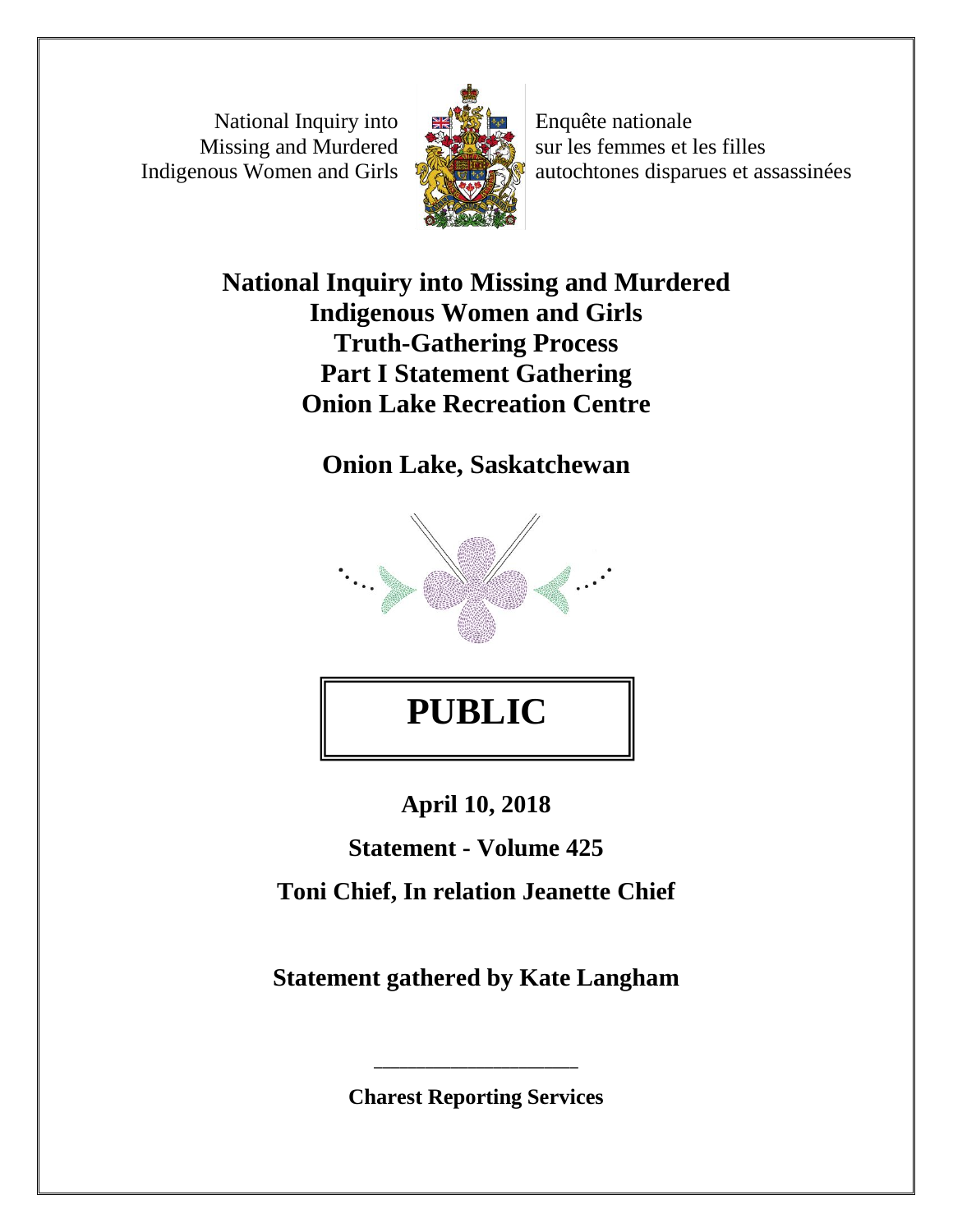**TABLE OF CONTENTS**

| Statement Volume 425<br>April 10, 2018<br>Toni Chief<br><b>PAGE</b><br>Witness: Toni Chief |  |
|--------------------------------------------------------------------------------------------|--|
|                                                                                            |  |
|                                                                                            |  |
| Statement Gatherer: Kate Langham                                                           |  |
| Documents submitted with testimony: none.                                                  |  |

**II**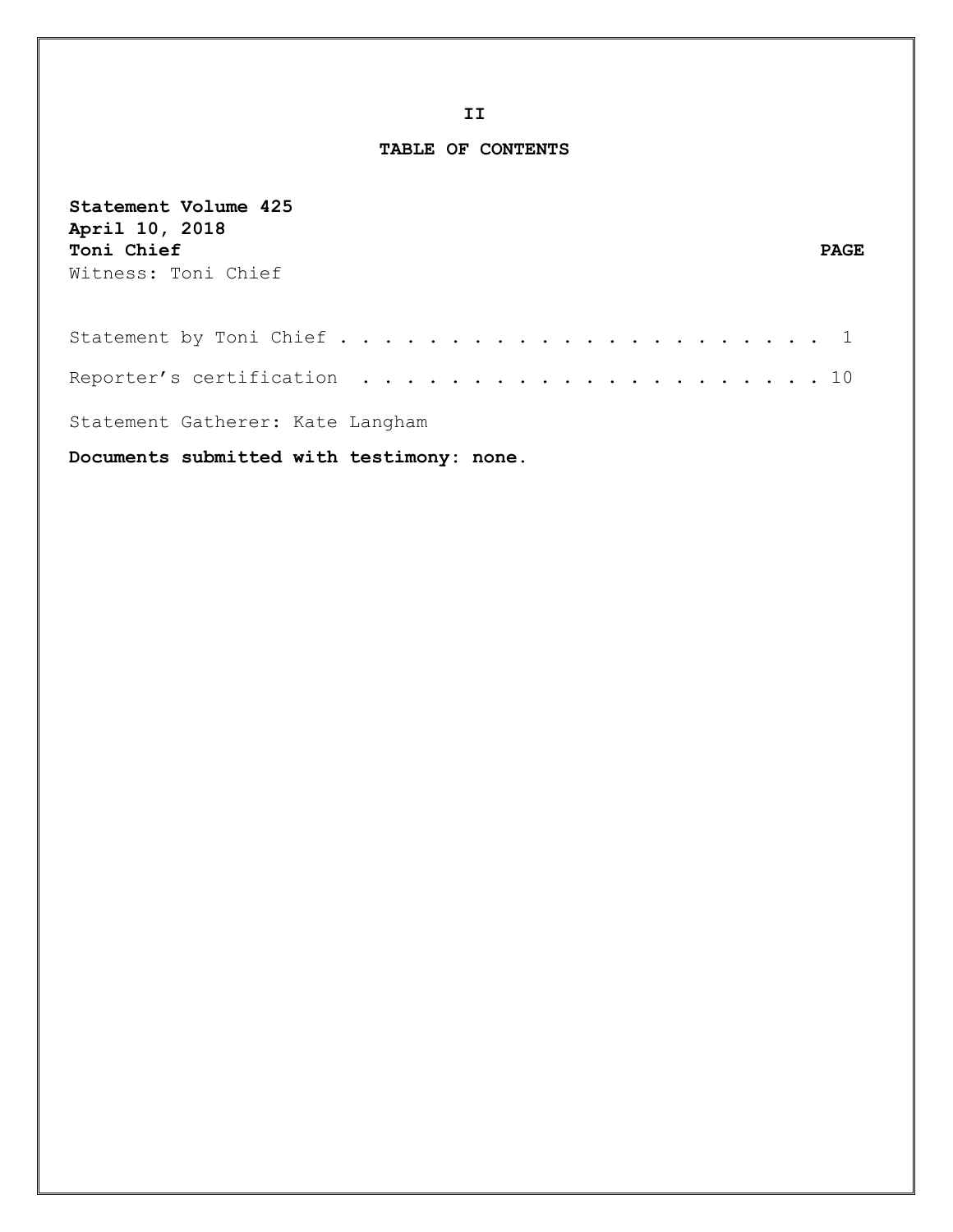1 **April 10, 2018**  2 Onion Lake, SK 3 4 (PROCEEDINGS COMMENCED AT 1:10 P.M.) 5 6 KATE LANGHAM: This is Kate Langham, statement 7 gatherer for the national inquiry. It's 8 April 10th, 2018, and we're here in Onion Lake, 9 Saskatchewan, at the recreation centre. I'm here 10 with ... 11 TONI CHIEF: Toni Chief. 12 KATE LANGHAM: Thank you for being here, Toni. So you 13 can just start off by saying what it is that you 14 want the commissioners to know. 15 TONI CHIEF: Okay. 16 KATE LANGHAM: Just take your time. 17 TONI CHIEF: My Auntie Jeanette was murdered 18 [indiscernible]. And I was one of the last 19 people that was with her the night before she 20 went missing. I was sober and it was me -- I ran 21 into her -- I was sober, drove for some people to 22 town, and I ran into her in town. And she was 23 talking to me in Cree saying some stuff about her 24 children. How much she loved them and how she 25 never wanted anything to happen to her. 26 So we went to the bar -- a bar called -- at 27 that time it was called The Alberta. And I 28 didn't drink all night because I had just got out 29 of treatment. And something was off. I could 30 feel it. That for some reason I had to just 31 stop, watch what was going on around the people, 32 the company we were with. 33 There was a wedding that night at Alkur 34 [phonetic] a little truck stop not far from here, 35 from Lloydminster, from here half way to 36 Lloydminster. And she went with my Uncle Charles 37 to go and check out the dads. So I stayed with 38 my other friends. And she came back with the 39 wedding party, and the wedding party came to the 40 bar and whatever. She said she was going to go 41 and play pool, and somebody brought us beer. I 42 can't remember, but he was Caucasian. And I told 43 him I didn't drink, but I thought I'll just take 44 the beer and I will give it to my auntie, because 45 the last time I saw her was at the pool table. 46 So I took this beer, gave it to my friends, and 47 when I looked up, she was gone. She wasn't

1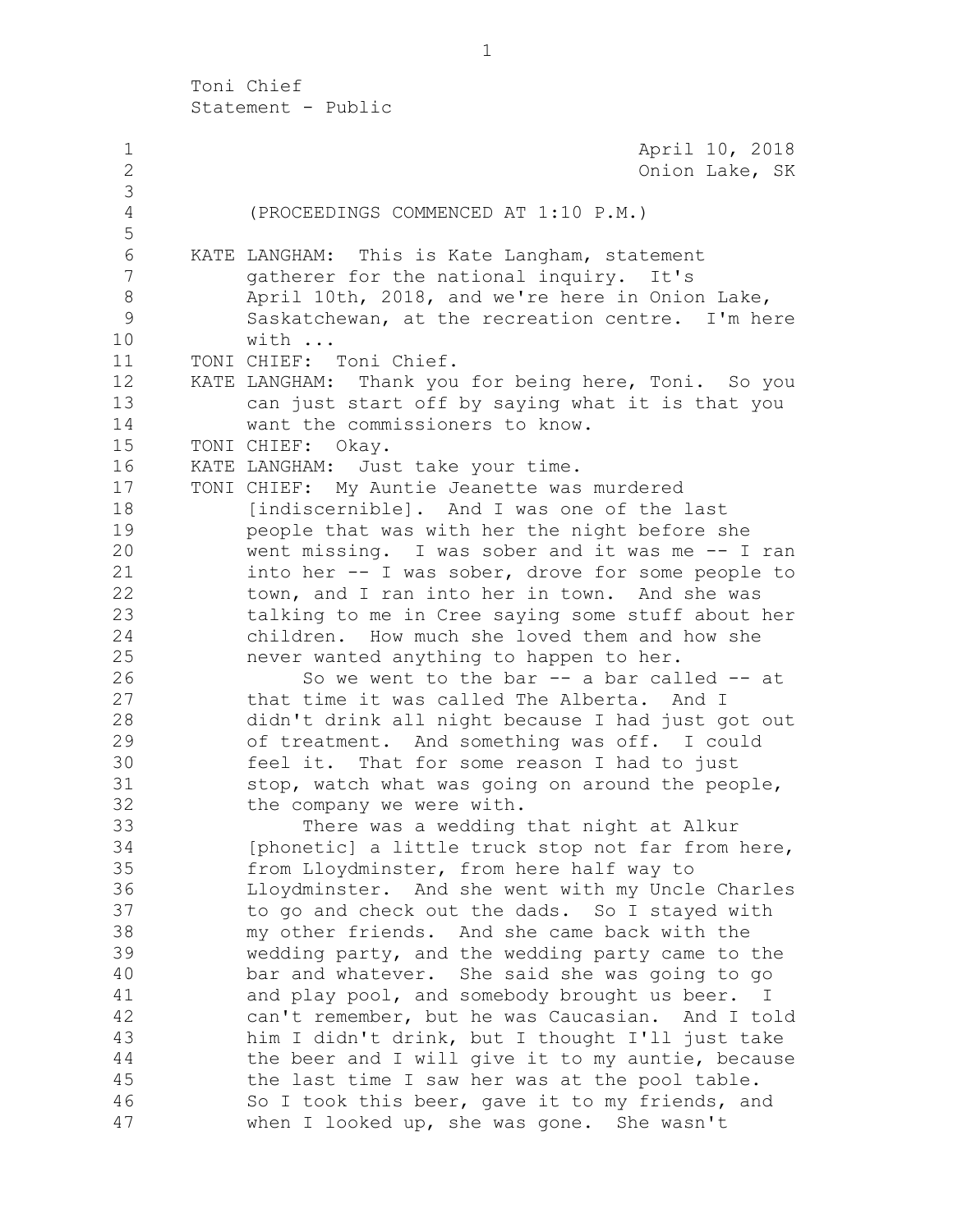| $\mathbf 1$     | there.                                                  |
|-----------------|---------------------------------------------------------|
| $\sqrt{2}$      | So because I was a sober driver, just waited            |
| $\mathfrak{Z}$  | for her and waited and waited and waited.               |
| $\overline{4}$  | Nobody. And I thought, well, I'm going to go            |
| 5               | check again. So I jumped out of the vehicle and         |
| 6               | I went to the bar. And the doors are already            |
| $7\phantom{.0}$ | closed so I went through the hotel. And I asked         |
| $\,8\,$         | the people there, the front desk people, if there       |
| $\mathsf 9$     | was a way to the back, and they said, no, it was        |
| 10              | locked. So I went around to the back driving,           |
| 11              | there was nobody. So we drove to the next bar           |
| 12              | where I met her, the PC. There was nobody. She          |
| 13              | was gone.                                               |
| 14              | So I thought, well, maybe she just --                   |
| 15              | because she was staying at the PC at that time in       |
| 16              | a room up there. Maybe she went home. So I went         |
| 17              | to go and check but it was closed already. The          |
| 18              | doors were locked. So I couldn't get in, into           |
| 19              | the apartment part. So I left and went home.            |
| 20              | Drove everybody home.                                   |
| 21              | And then that was a Saturday. I'm pretty                |
| 22              | sure it was a Monday or a Tuesday they said they        |
| 23              | found the body. Monday, I think. And on the             |
| 24              | Tuesday it was confirmed that it was her. She           |
| 25              | was dead.                                               |
| 26              | KATE LANGHAM: Approximately how old was Jeanette at the |
| 27              | time?                                                   |
| 28              | TONI CHIEF: I think she was -- I'm not even sure.       |
| 29              | Maybe 39, 40, 41. She passed away just before           |
| 30              | her birthday. On or just before her birthday.           |
| 31              | June?<br>KATE LANGHAM:                                  |
| 32              | TONI CHIEF: June of 2009, I think.                      |
| 33              | KATE LANGHAM: June of 2009, okay. What was the          |
| 34              | police response like?                                   |
| 35              | TONI CHIEF: I'm not too sure because we had the         |
| 36              | funeral -- I kind of -- I was kind of in a haze.        |
| 37              | I don't really remember -- I just remember the          |
| 38              | funeral and -- but I left with my other auntie          |
| 39              | right away. Like, because I was in shock -- or I        |
| 40              | was heartbroken.                                        |
| 41              | KATE LANGHAM: Of course.                                |
| 42              | TONI CHIEF: So she took me to Canoe Lake with her       |
| 43              | because she didn't want me to start drinking.           |
| 44              | KATE LANGHAM: Yeah.                                     |
| 45              | TONI CHIEF: And then I came home, back to Onion Lake    |
| 46              | and she just told me to smudge and pray. I              |
| 47              | remember I was home alone and I went outside and        |
|                 |                                                         |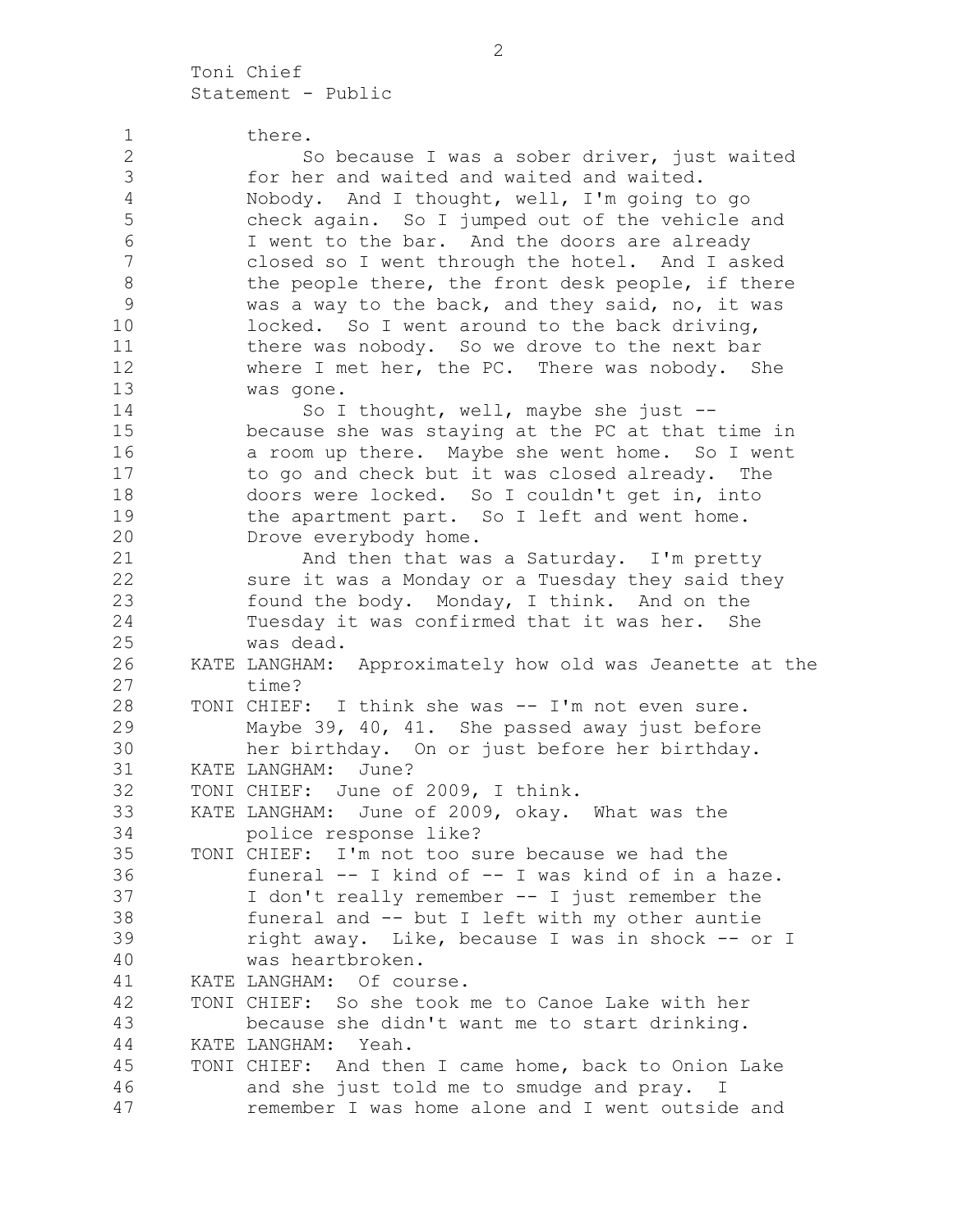1 there was a [indiscernible]. And made some tea 2 and I sat outside and I made a fire. I just 3 cried or laid down. Our mother earth heard my 4 cried [sic]. And I asked her to forgive me. And 5 then I seen this green light in the sky. I 6 remember that. So I kind of took it as a sign 7 from her. 8 KATE LANGHAM: Beautiful. 9 TONI CHIEF: Yeah. But it was really hard to see her 10 kids, my cousins. 11 KATE LANGHAM: Yeah. 12 TONI CHIEF: Because I knew they had questions, and I 13 kind of felt like they blamed me. But then, I 14 blame myself for that because I didn't take care 15 of her. 16 KATE LANGHAM: How old were Jeanette's kids at the time? 17 TONI CHIEF: I don't know. I don't remember. They 18 were just young. 19 KATE LANGHAM: Adults or -- 20 TONI CHIEF: Okay. Just young adults. 21 KATE LANGHAM: -- or young kids? 22 Okay. How has the family been coping? 23 TONI CHIEF: We're a big family. It's just -- because 24 we grew up with them, they're my neighbours, it 25 just split them apart. It just -- seeing them 26 get addicted to drugs and alcohol. I think 27 that's how we all coped was drugs and alcohol. 28 Yeah. 29 KATE LANGHAM: After that time, was your family 30 offered any supports by victim services or 31 counselling or community? 32 TONI CHIEF: I kind of don't remember because I 33 just -- I kept away from everybody. Oh, that's 34 what I was going to say. After I came home from 35 the funeral, that's when the cops came and took 36 my statement because I was sober. And that 37 investigator said that my name came up a lot from 38 people. And just asking what she was wearing and 39 I was kind of -- I don't know. It's been quite a 40 journey. It just happened. 41 KATE LANGHAM: Did the police ever have any leads or 42 any charges? 43 TONI CHIEF: In the beginning I didn't really -- I 44 don't know if I didn't want to know or I didn't 45 want to deal with it, but at that time I think 46 they did. And I didn't want to impose on my 47 cousins and ask stuff because I didn't want to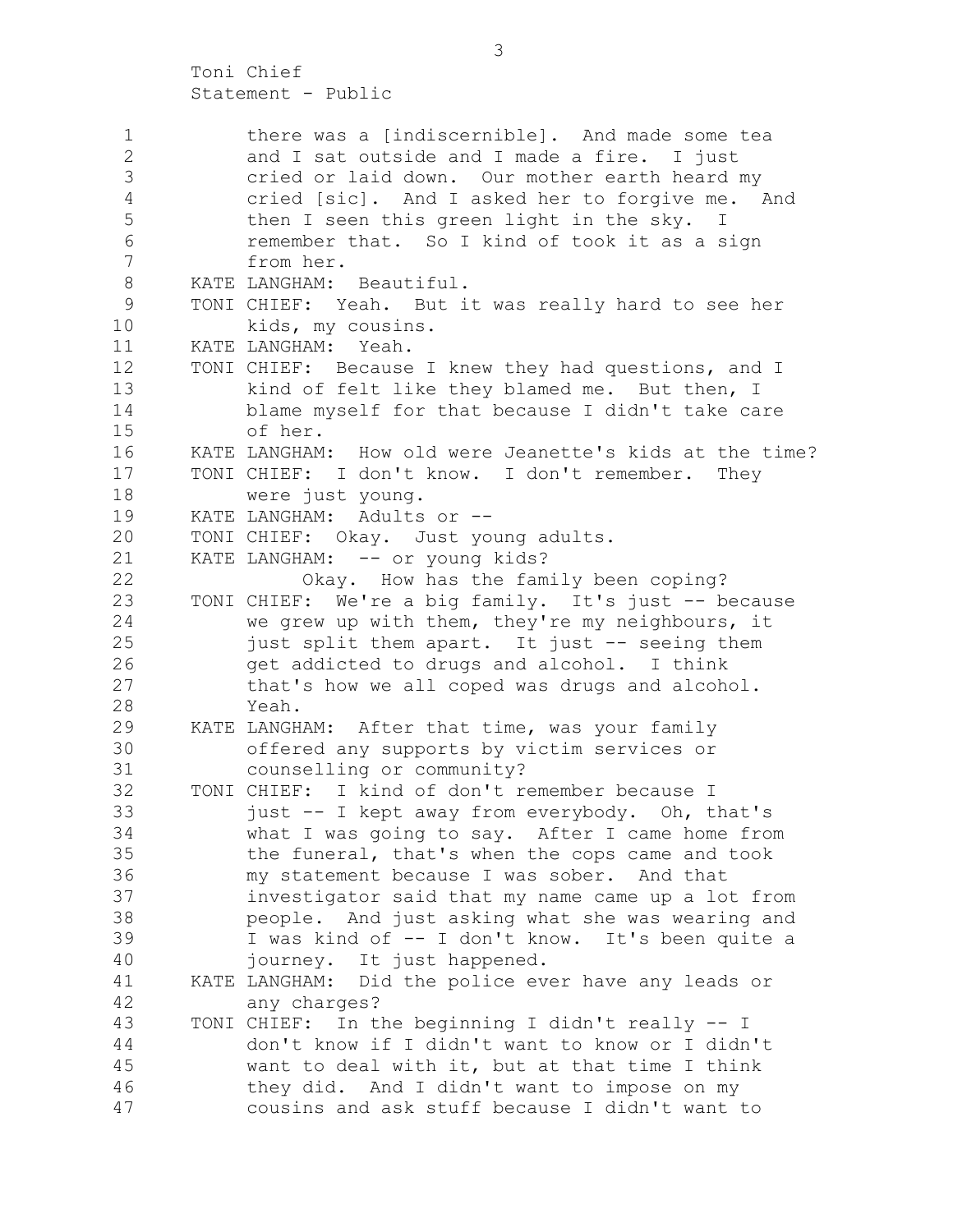Statement - Public 1 bring it up for them. 2 KATE LANGHAM: Yeah. 3 TONI CHIEF: We did a walk for her for four years. 4 And for myself I know that I walked for my auntie 5 to find who did this to her. 6 KATE LANGHAM: Right. Did your family do anything 7 else to memorialize? 8 TONI CHIEF: They go every year to the site where she 9 was found. 10 KATE LANGHAM: Okay. 11 TONI CHIEF: I haven't gone. 12 KATE LANGHAM: Yeah. 13 TONI CHIEF: I just moved back home, so I didn't go to 14 any of the court things because they did find who 15 did it. 16 KATE LANGHAM: They did find who did it? 17 TONI CHIEF: He was charged. He was finally sentenced 18 in January. 19 KATE LANGHAM: Of this year? 20 TONI CHIEF: Yeah. 21 KATE LANGHAM: Okay. 22 TONI CHIEF: He killed two woman from here. 23 KATE LANGHAM: Okay. Was he from the community? 24 TONI CHIEF: No. Originally from Calgary, I think. 25 KATE LANGHAM: Okay. How have you coped? 26 TONI CHIEF: I think I'm just starting. Yeah, because 27 for a really long time I blamed myself. 28 KATE LANGHAM: Right. Right. 29 TONI CHIEF: I kept it, like -- it was just mine that 30 I couldn't share. And then every now and then I 31 would share with whoever I was with. Like, my 32 aunties, like, her sisters, I shared with them 33 that I was with her. And they were, like, What 34 you were? Yeah. Well, did she say anything? 35 You know, what happened? That was what I didn't 36 want was to have them ask questions I didn't have 37 answers for. 38 KATE LANGHAM: Yeah. 39 TONI CHIEF: What was the question? 40 KATE LANGHAM: Just how have you coped. Have there 41 been any supports or counselling or treatment, 42 or ...? 43 TONI CHIEF: I've gone to treatment. It's going to 44 be -- I've been sober -- while I was in treatment 45 last year, he plead not guilty and then the guy 46 plead guilty. I remember I was at home and I was 47 with my kids and, you know, the kids just stay

4

Toni Chief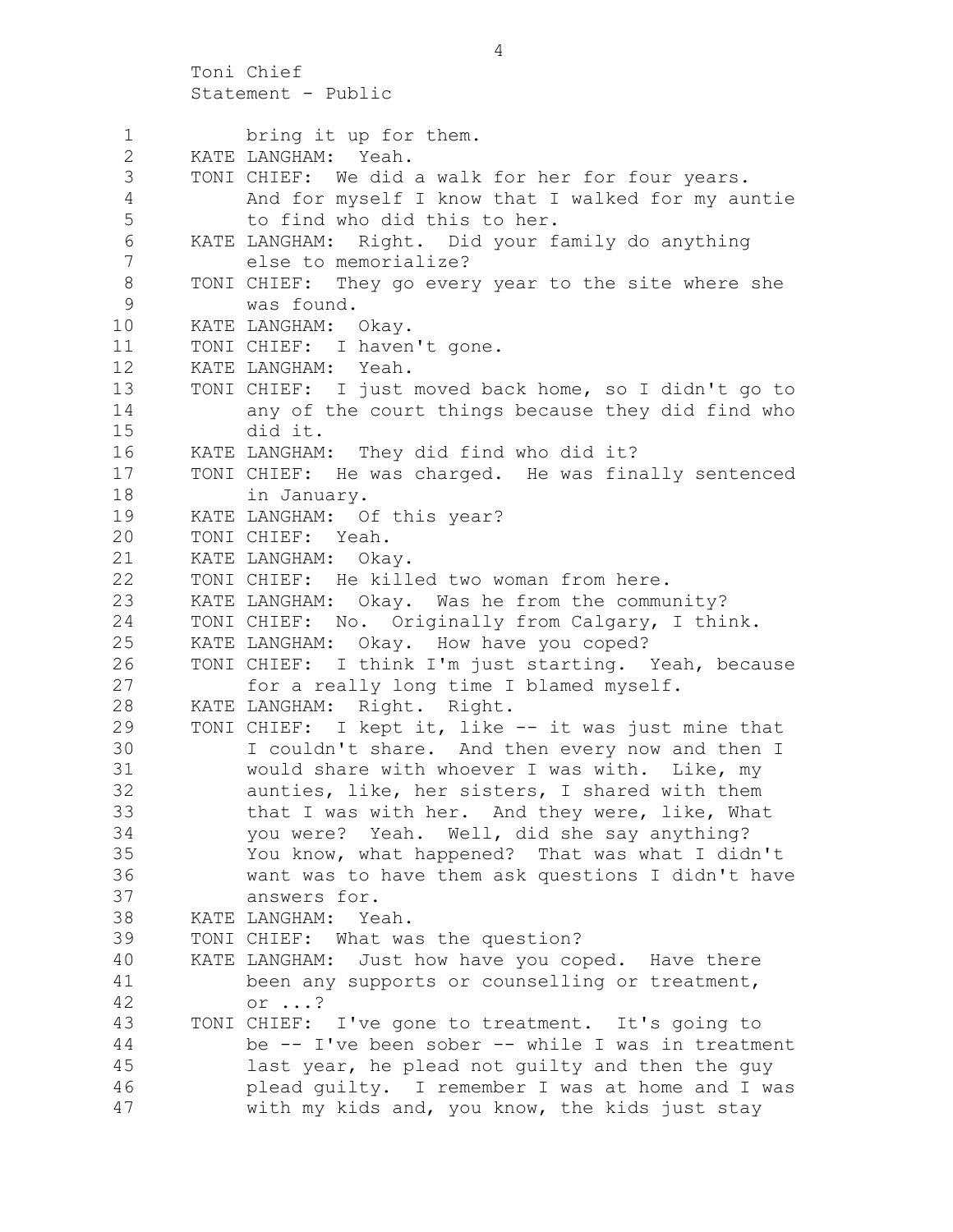1 home with me for a little while and help -- you 2 know, I told them I'm going to cry. And my 3 children know. So they stayed home with me and 4 lit sage and a candle for her and the other lady. 5 And the sense of relief that I had when he plead 6 guilty, I was laughing, I was crying, I was -- 7 like, my son thought I was going crazy. But it 8 was just -- you know, it was, like, a relief. 9 And then I moved home and we had to go to 10 court, because I didn't go to any of the courts. 11 KATE LANGHAM: Okay. 12 TONI CHIEF: So we went to court in January, the 13 sentencing. So I wasn't there when they read a 14 lot of the gory details in this. 15 KATE LANGHAM: Yes. 16 TONI CHIEF: But there was some stuff and it hurt. He 17 brutalized her. I was just -- the pain that, 18 like, she probably went through. It was 19 [indiscernible]. 20 When we were in court, he didn't even look 21 at us. He didn't even apologize. No remorse. 22 And then he had the nerve to ask the justice 23 system that -- to tell them that he was afraid 24 for his life. And he was sentenced. He had 25 nerve to be afraid for his life. I started my 26 healing journey, and I think this is the last 27 part I have to do. 28 KATE LANGHAM: We're so glad you're here today to 29 share this. Thank you for coming forward. 30 TONI CHIEF: I don't feel like -- I felt sorry for 31 him. I felt sorry for him. I don't have anymore 32 anger towards him. Like, once I finally was able 33 to put a face to the name, because all my other 34 family was able to see him almost -- I don't know 35 about some of her sons and -- now I know she's at 36 peace now. 37 KATE LANGHAM: Yeah. Was your family offered any 38 supports during the court process? 39 TONI CHIEF: Yeah. 40 KATE LANGHAM: They were? 41 TONI CHIEF: I wasn't around, though, but some of my 42 family was, yeah. 43 KATE LANGHAM: Do you know what kind, or ...? 44 TONI CHIEF: I know they went to some of the missing 45 and murdered inquiries like Saskatoon. I know 46 they went to that one. 47 KATE LANGHAM: Yeah.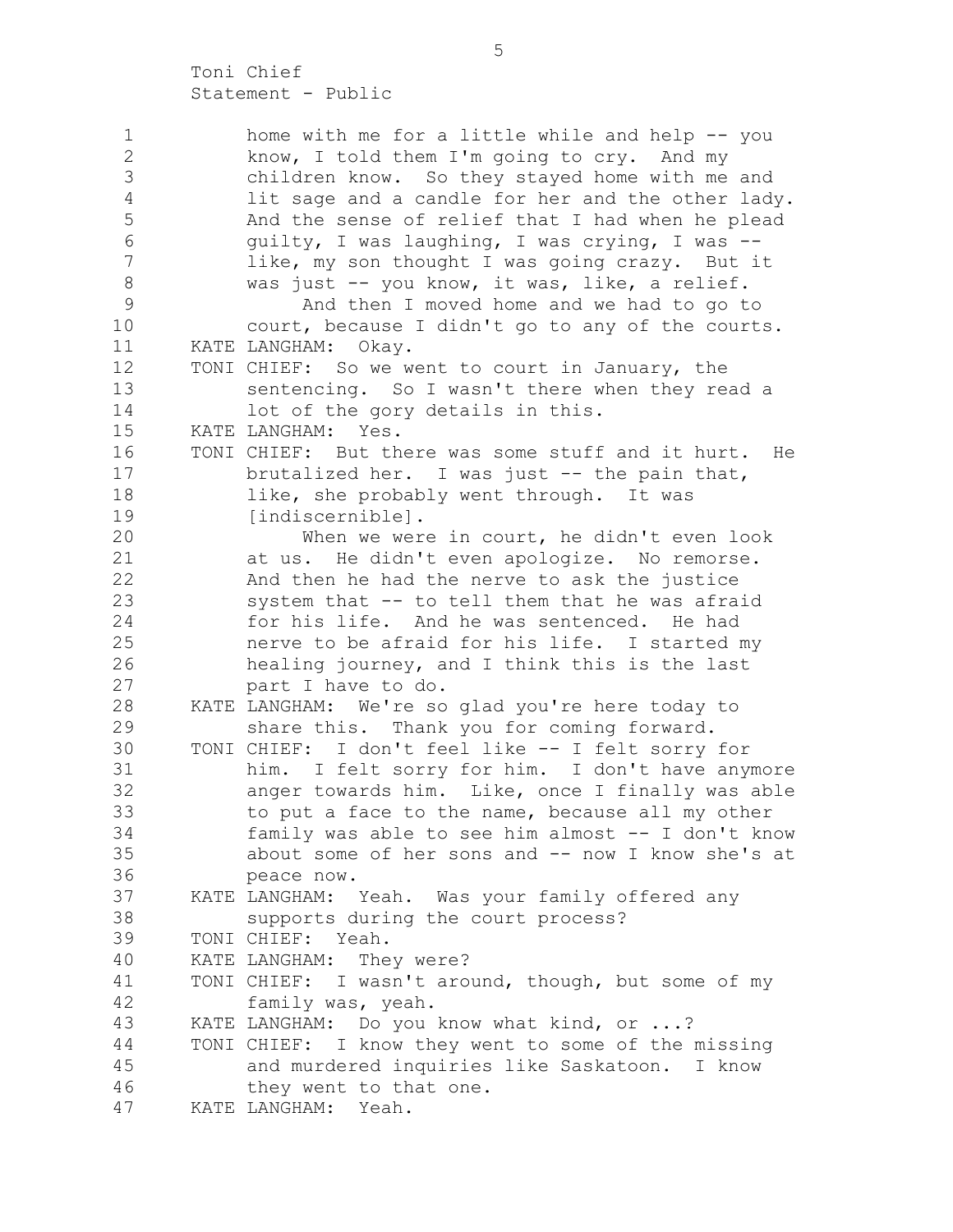1 TONI CHIEF: I'm not too sure about what else they 2 received. 3 KATE LANGHAM: But they did have some supports there? 4 TONI CHIEF: Yeah. 5 KATE LANGHAM: What was Jeanette like? What kind of 6 person was Jeanette? 7 TONI CHIEF: She was beautiful. I used to work with 8 her in town. And she was bubbly. She liked to 9 laugh and joke around. She always used to tell 10 us how much she loved her kids. Every time I 11 talked to my auntie, she always -- all the time 12 said how much she loved her kids. She was fun. 13 She was loving. She was kind. I never remember 14 her getting mad. Just when we were younger when 15 we weren't listening. 16 But as I got older I don't ever remember her 17 being angry with anybody. And just small -- she 18 was just a tiny little thing. 19 KATE LANGHAM: Is there anything that you would like 20 to do to memorialize Jeanette or any of the other 21 women? 22 TONI CHIEF: No, I think we do it every year in our 23 community with the missing and murdered women. 24 On October 4th, I think, we have a walk -- a 25 REDress walk, I think. And this is the first 26 year that I have been home, so this year I really 27 participated. We went up on the hill and we put 28 the red dresses up. Where I work with Onion Lake 29 justice, we have the red dresses hanging. We 30 have a poster for them with all the ones that 31 have been missing and murdered. 32 For myself, once I learned about the REDress 33 Project, it's something that I am really 34 interested in is just -- like, always just having 35 a red dress and taking pictures of it. It's 36 nice. It's beautiful. 37 KATE LANGHAM: Where have you taken some pictures? 38 TONI CHIEF: I haven't taken any yet. 39 KATE LANGHAM: Just plans? 40 TONI CHIEF: Yeah. Yeah, so I think about her every 41 day, though. 42 KATE LANGHAM: She sounds like a beautiful person. 43 TONI CHIEF: She was, yeah. She was always a teaser. 44 She always used to tease me too and the kids. 45 KATE LANGHAM: Do you have any recommendations for the 46 commissioners moving forward? 47 TONI CHIEF: Just to keep offering supports to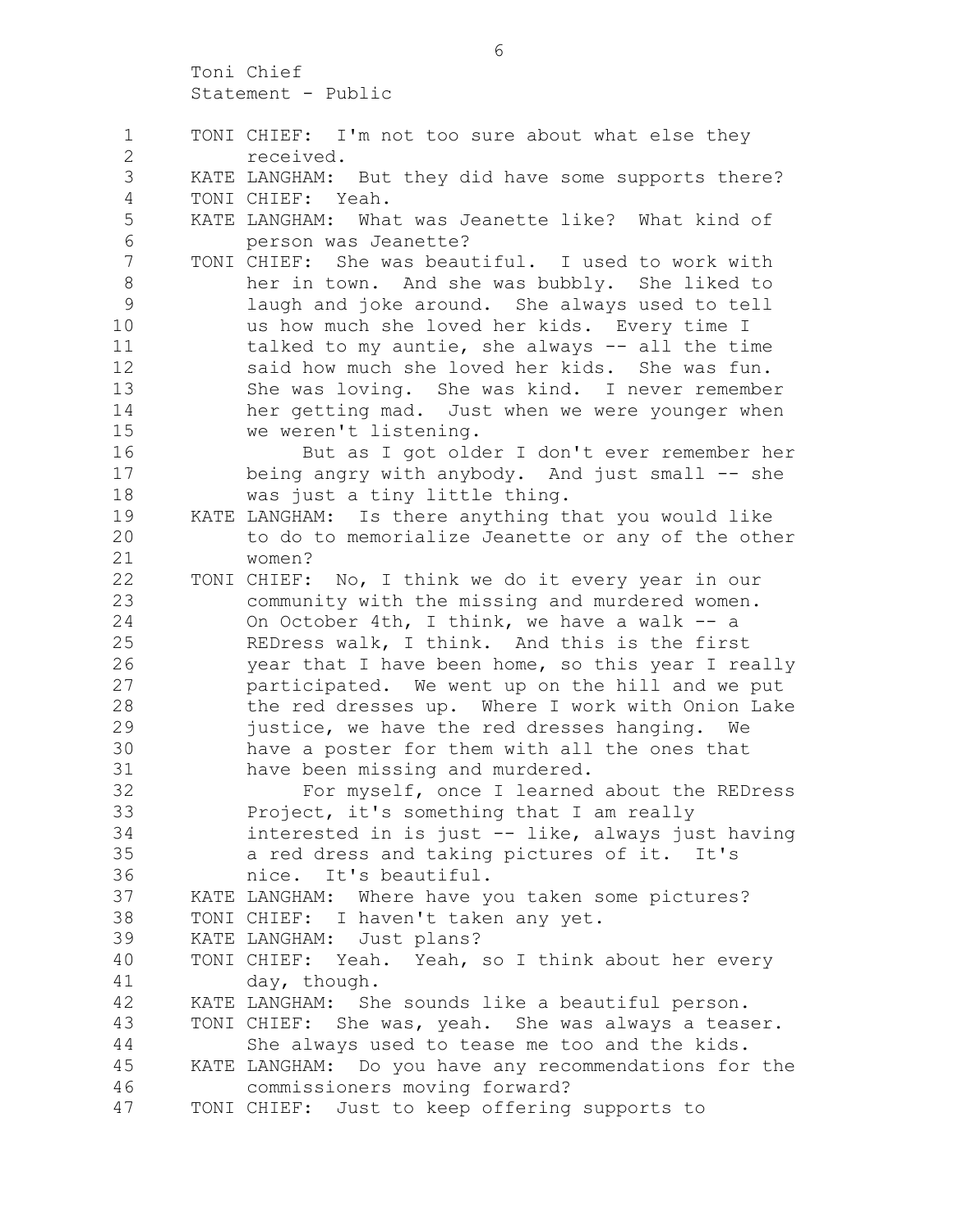1 families to allow them -- their voices to be 2 heard so that they can heal and move on and to -- 3 there's so many of them, there's so many missing 4 and murdered women, aboriginal women. It's like 5 an epidemic, and it makes me worried for my 6 daughters. I don't want them growing up in fear. 7 I don't want them to be, you know, like, to be 8 scared of men. So I don't know. Just to have 9 the supports for the families. And I know 10 there's, like, so many old cases out there that 11 maybe this, you know, like, answers the questions 12 that can't be answered. But not let them be 13 forgotten. 14 KATE LANGHAM: You mentioned you don't want your kids 15 growing up in fear. What do we need to do 16 differently for the young ones coming up? 17 TONI CHIEF: Educate them. For myself, I have taught 18 my daughters to listen to their instincts, their 19 spirit keepers. If you don't feel right, get 20 away. Like, they already don't trust Caucasian 21 men, you know. And I have tried to explain to 22 them too, you know, they're not all like that, 23 you know. But still they just have a fear of 24 men. So they have been pretty sheltered. But 25 they're grown up now, so ... 26 KATE LANGHAM: Did you raise them not in community? 27 TONI CHIEF: Yeah, I raised them -- 28 KATE LANGHAM: You raised them here? 29 TONI CHIEF: Yeah. 30 KATE LANGHAM: Okay. 31 TONI CHIEF: They're on their own now, though. They 32 live in Lethbridge. School and work. 33 KATE LANGHAM: Do you have any other suggestions about 34 how we can keep our young girls or women safe? 35 TONI CHIEF: Not to feel targeted. Not to feel 36 targeted. Not to live in fear because we're 37 giving our power away if we're constantly living 38 in fear. To have faith. Faith over fear. 39 KATE LANGHAM: And what helps you with faith over 40 fear? 41 TONI CHIEF: What helps me, like, spiritually? 42 KATE LANGHAM: Yeah, what do you draw upon? 43 TONI CHIEF: My faith and creator. He has given me so 44 many blessings in my life. And knowing for 45 myself, starting to know who I really am and -- 46 as a woman, a First Nations woman, that I am a 47 gift. And I do have gifts to offer. And not to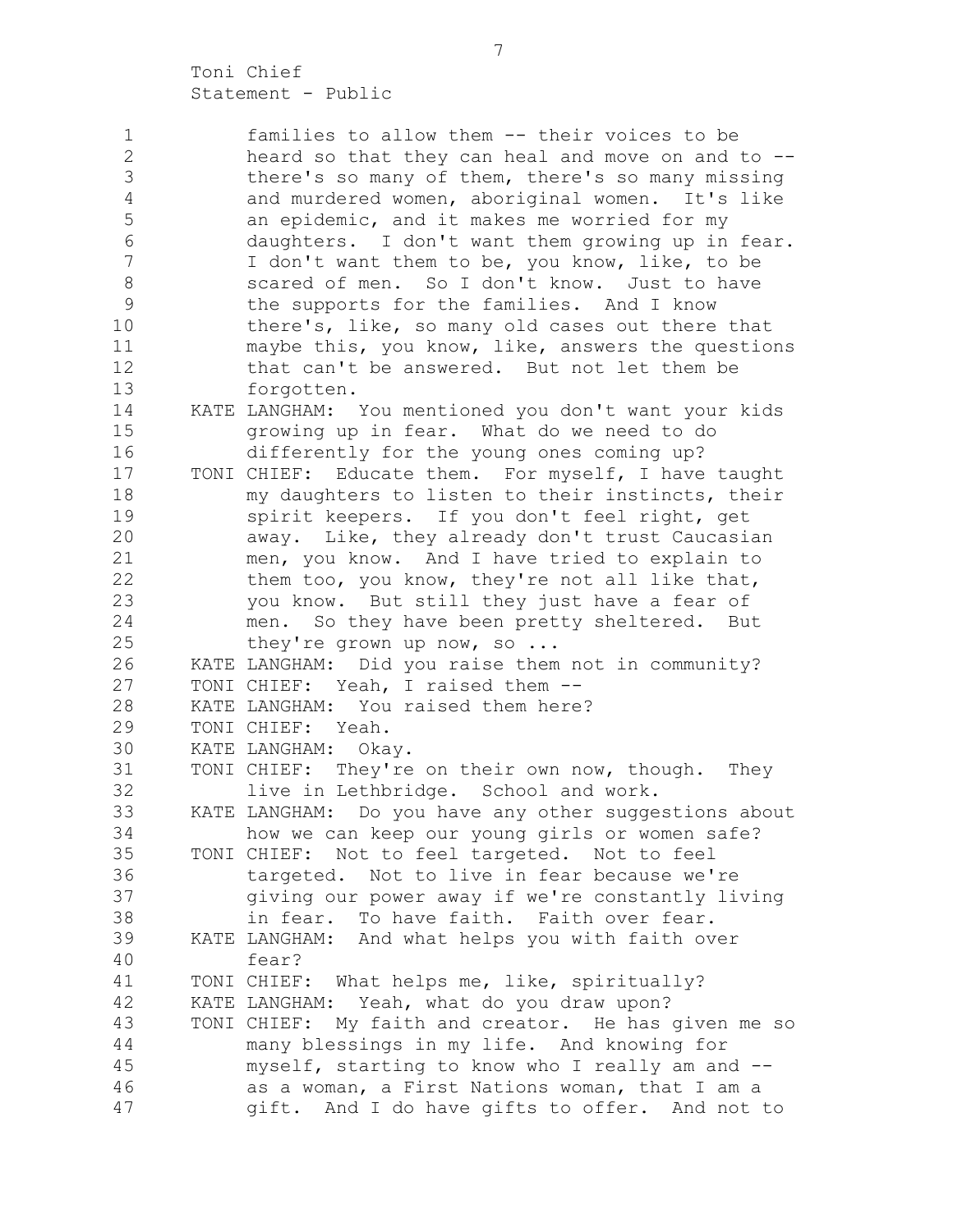| 1              | give my power away. That's mine and it's to be      |
|----------------|-----------------------------------------------------|
| $\mathbf{2}$   | shared and not taken. I won't live in fear.         |
| $\mathfrak{Z}$ | Like, I still don't trust, but I'm not going to     |
| $\overline{4}$ | live in fear. I'm not going to be a target.         |
| 5              | KATE LANGHAM: Yeah. Is there anything else while we |
| $\epsilon$     | have this time together that you want known or      |
| $\overline{7}$ | that you want us to know about?                     |
| $8\,$          | TONI CHIEF: That it needs to stop. I said that.     |
| $\mathcal{G}$  | There was a lot of trauma in our lives as First     |
| 10             | Nations people and women. And that makes us more    |
| 11             | susceptible to -- there's a lot of them living      |
| 12             | high risk lifestyles. And they just need more       |
| 13             | support in communities and First Nations to know    |
| 14             | that people love them; they are cared about.        |
| 15             | Those supports need to be there. Wellness           |
| 16             | centres, aftercare centres, counsellors, more       |
| 17             | youth groups. And stuff like this, like you guys    |
| 18             | coming out to our community. Yeah, that kind of     |
| 19             | stuff [indiscernible]. Somebody is listening to     |
| 20             | us.                                                 |
| 21             | KATE LANGHAM: What kind of things here do you have  |
| 22             | here in Onion Lake?                                 |
| 23             | TONI CHIEF: We have a wellness centre, we have an   |
| 24             | Ekweskeet Healing Lodge, which is a treatment       |
| 25             | centre. Onion Lake needs an aftercare centre.       |
| 26             | We really do because I can only speak for myself    |
| 27             | when I was an alcoholic, an addict, to come home    |
| 28             | and to have that stigma of, oh my God everybody     |
| 29             | knows. Oh my God, do I belong here? No, I don't     |
| 30             | belong here. Just feeling kind of ashamed but       |
| 31             | nobody knowing your story. Like, I wish I could     |
| 32             | have just came home, but I went to treatment and    |
| 33             | to an aftercare centre but in a big city in         |
| 34             | Calgary. It wasn't First Nations run or             |
| 35             | anything. But I already knew there -- like, I       |
| 36             | need to go home. I have to go home. I need to       |
| 37             | go home. That's where I belong. But I would         |
| 38             | have liked to be able to go for treatment to an     |
| 39             | aftercare centre.                                   |
| 40             | And another thing I noticed that two women          |
| 41             | that are in treatment are coming out of             |
| 42             | institutions, there's no all-woman's treatment      |
| 43             | centre in Saskatchewan that I know of. And there    |
| 44             | needs to be ones that are longer than 30 days,      |
| 45             | 29 days. Like, to really actually dig at that       |
| 46             | stuff to get it out. Because especially where I     |
| 47             | work I see a lot of people coming out of jail,      |
|                |                                                     |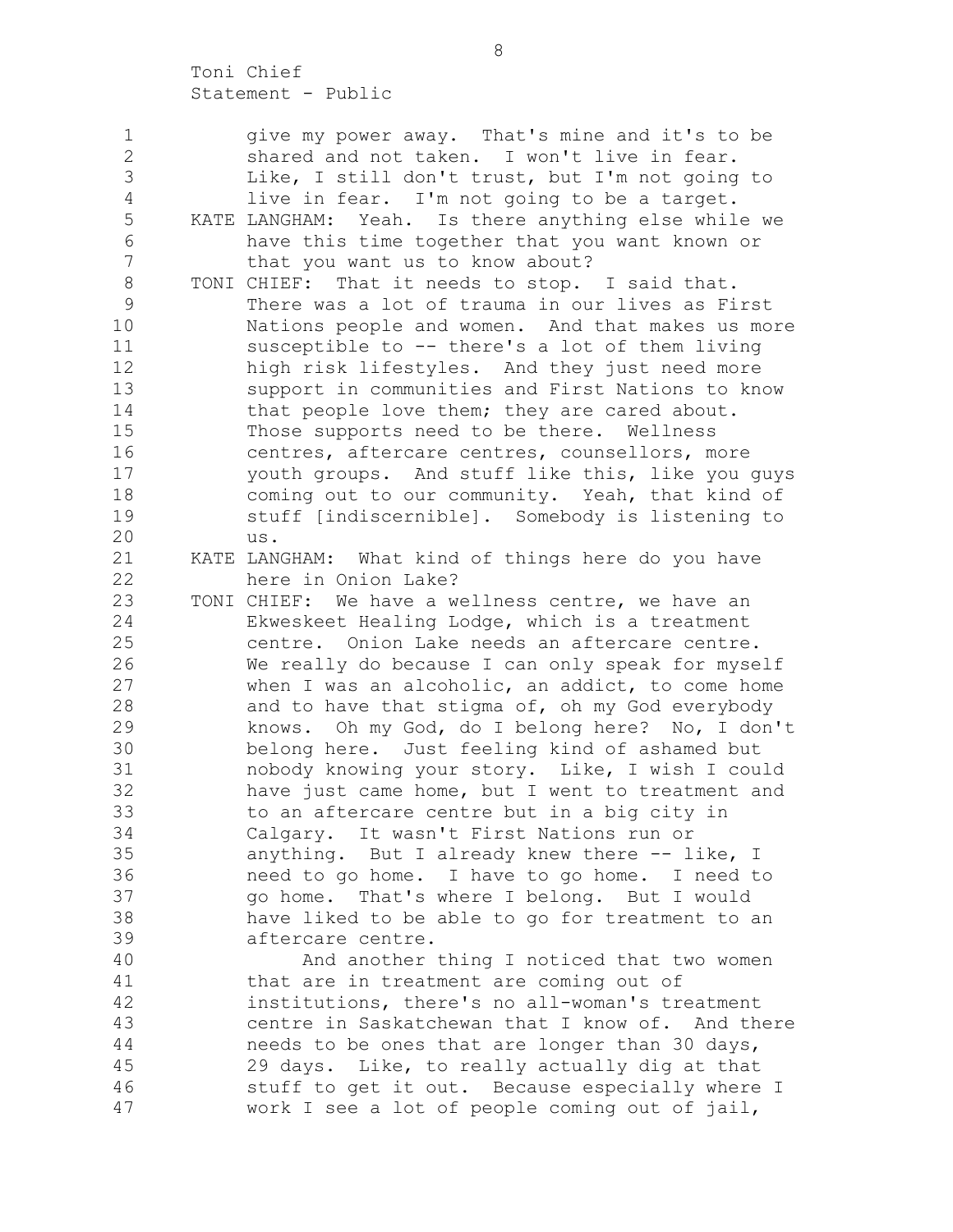| and you're happy for them, they look good, they     |
|-----------------------------------------------------|
| look healthy. But they just -- well, where do I     |
| go? Where do I stay? A lot of them don't have a     |
| place to stay, so go to Lloyd and they just end     |
| up back in the addictions and alcohol. I really     |
| believe an aftercare centre would help.             |
| Because I think -- we basically have                |
| everything else except that. Like, a safe place     |
| where you're able to stay. Because they $-$ - like, |
| they can have family, but somebody is going to      |
| be -- you don't know what's going on in that        |
| home, so $\ldots$                                   |
| KATE LANGHAM: Yeah. Those are really good --        |
| TONI CHIEF: Thank you.                              |
| KATE LANGHAM: -- really good recommendations and    |
| suggestions.                                        |
| TONI CHIEF: Thank you. Because everybody -- I was   |
| about -- well, the drinking and the drugging,       |
| and, you know, well, what do you do -- it's like    |
| what do you do with after. It's like you're         |
| ripping a Band-Aid off and you need to make         |
| sure -- you know, because a healing journey is a    |
| long time. It's not just -- it's forever. There     |
| is always going to be stuff that comes up,          |
| especially with trauma.                             |
| KATE LANGHAM: Yes. Anything else while we have got  |
| this time?                                          |
| TONI CHIEF: No.                                     |
| KATE LANGHAM: No? Okay. Well, it's 1:41. And that   |
| concludes this public statement. Thank you very     |
| much.                                               |
| TONI CHIEF: Thank you.                              |
|                                                     |
| (PROCEEDINGS CONCLUDED AT 1:41 P.M.)                |
|                                                     |